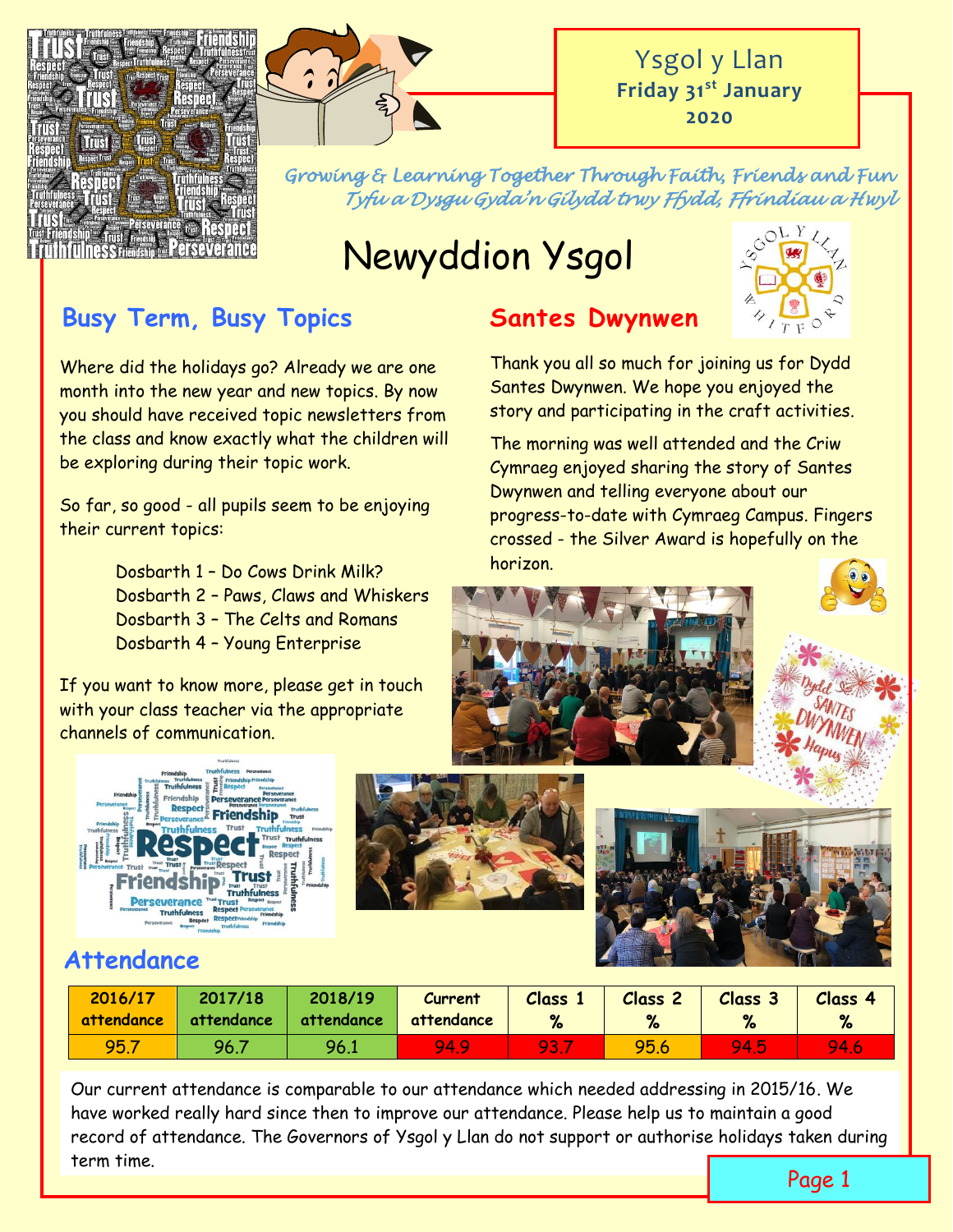Ysgol y Llan Newsletter - Newyddion Ysgol Page 2

# **Reception & Nursery Applications**

 $\overline{\phantom{a}}$ 

Reception applications have all been received and parents will be notified by 16/4/20.

Nursery applications must be received by 21/2/20 and parents will be notified by 8/5/20.

It is really good news that we have already had lots of applications come in and spaces are filling up fast.

We have been fortunate enough to show a few families around our lovely school lately and we look forward to welcoming them and any other prospective families to our school community.



**Ysgol Y Llan Places currently available! Contact the School Office** Phone: 01745 560431 Email: whmail@hwbcymru.net

### **Social Media & Communication**

We want you to stay in touch!

We have an open door policy here at Ysgol y Llan and encourage you to get in touch if you need support or have any questions. Please do this via the appropriate channels – we're available at the end of the day or by appointment in school, emails can be sent to the office and passed on, and teachers may be able to respond to Seesaw messages (although the latter cannot be guaranteed out of school hours). Please do not use other social media accounts to friend request or send personal messages to staff as this might encroach on their personal life.

As you know, social media can be used inappropriately at times by all age groups (young and old) and we therefore ask you politely to think carefully before taking to social media to discuss school life or matters.

# EVENTS & SUPPORT **Friends of the School**

let's get fundraising!

The Friends of the School are enthusiastically planning future events. If you wish to help, please get in touch with one of the committee members.

The next main event will be the **Mother's Day Secret Shop** on Thursday 19 th March. More information about this and other events will come out soon.

A Piggy Bank competition, Easter Egg Hunts, Father's Day Secret Shop, Discos & Summer Fair are all on the agenda so we have some exciting times ahead.

The Friends also hope to organise another Bags2School event so please do not throw away unwanted items of clothes and bedding – it might be a good time to start putting them to one side!.

**Remember that there are some easy ways to support the school:**

#### By entering 'Your School Lottery' on [https://www.yourschoollottery.co.uk/lottery/scho](https://www.yourschoollottery.co.uk/lottery/school/ysgol-y-llan) [ol/ysgol-y-llan](https://www.yourschoollottery.co.uk/lottery/school/ysgol-y-llan)

You have a chance to win a weekly prize whilst supporting the Friends of the School at the same time, win-win!

By shopping via 'The Giving Machine'. Shop online with Amazon, Ebay and many more through this site, and the school will benefit. No hassle, just more money for your school. Find more information below and start today! [https://www.thegivingmachine.co.uk/causes/ysgol](https://www.thegivingmachine.co.uk/causes/ysgol-y-llan-whitford/) [-y-llan-whitford/](https://www.thegivingmachine.co.uk/causes/ysgol-y-llan-whitford/) 

We currently only have 60 'givers' through this site and in total they have donated  $£691.73. ©$ 

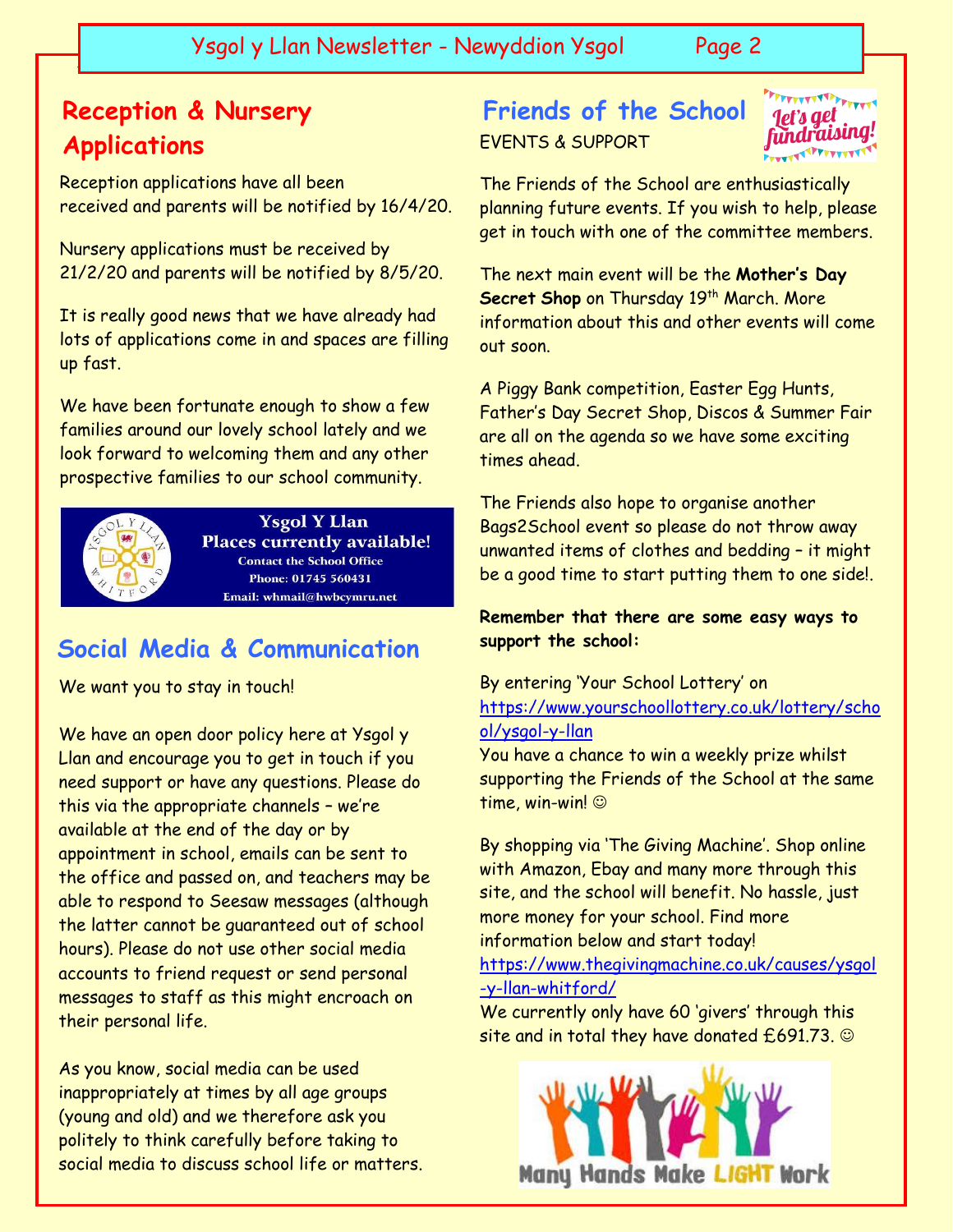#### **Seesaw**

The Learning Journal

We hope that you still enjoy and are making use of the Seesaw App.

Please ask your class teacher for an invitation if you do not already have the app. Seesaw allows teachers and pupils to share their work more conveniently and privately with parents, providing you with a 'fly on the wall' experience.

### **Reverend Kathryn Evans**

Reverend Kathryn Evans will be officially welcomed during her service of licensing on Sunday February 9<sup>th</sup>, St. Mary & Peter Church, Bagillt, 3.30pm. Everyone is welcome.

On the Sunday 29<sup>th</sup> March there will also be a shared service in Whitford (St Mary's & St Bueno's Church) at 10.30am. This service will be followed by lunch in the school.

There will be a request coming out from the school in due course asking for confirmation of attendance. Please respond to this as the Church needs to know numbers in relation to catering requirements.

Thank you in advance.



### **Support our Easter Bingo**

After half term, we welcome any donations of Easter Eggs (small and large) for our annual Easter Bingo.

**Wednesday 1st April, 6pm. Thank you in advance!**



## **OurSchoolsApp**

Please remember to download OurSchoolsApp. This app lets you keep up to date with all school news via an app on your phone including messages home and a calendar of events.

### **Online Payments**

Dinner payments and other payments must be made online. Please ensure all payments are up to date. [You can download an app or access it via the web or](https://login.schoolgateway.com/0/auth/login) 

['Our Schools App'.](https://login.schoolgateway.com/0/auth/login)



# **Extra Training Day**

Following on from the Welsh Government announcement that there will be an extra training day this academic year to aid schools in preparing for the new curriculum, we would like to inform you that this will take place on Monday  $1<sup>st</sup>$  June.

# **Hooray for ECO Day!**

We had an extremely successful ECO day and we want to thank you all for supporting us on Friday 24<sup>th</sup> January.

Each class took part in an activity delivered by our student teachers whilst the whole school took part in a 'NO WASTE' lunch challenge. The kitchen staff did not use lunch boxes saving 5p per box and a huge amount of cardboard waste. You helped us to have no litter in our bins by reducing the packaging in lunchboxes. Da iawn pawb!



#### In brief, Class 1 made sea creatures out of recyclable items, Class 2 reused plastic bottles to make bird feeders,

Class 3 made electric cars using cereal boxes etc. whilst Class 4 took part in a wildlife hunt and related activities.